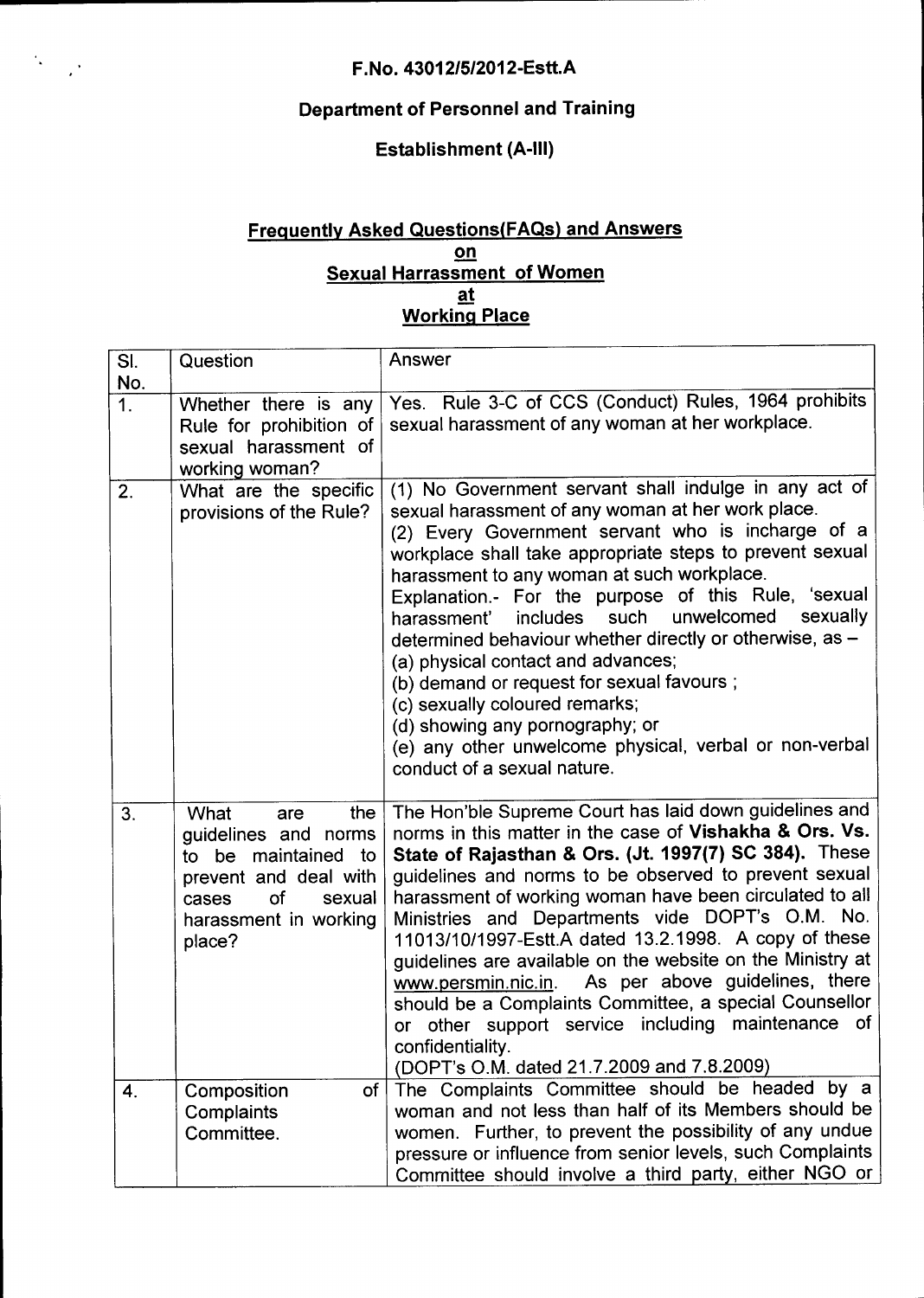|    |                                      | other body who is familiar with the issue of sexual                                                            |
|----|--------------------------------------|----------------------------------------------------------------------------------------------------------------|
|    |                                      | harassment.                                                                                                    |
|    |                                      | (enclosure of DOPT's O.M. dated 13 <sup>th</sup> Feb., 1998)                                                   |
| 5. | What will be the rank                | Committee should be headed by an officer sufficiently                                                          |
|    | of the Chairperson of                | higher in rank so as to lend credibility to the                                                                |
|    | the Committee?                       | investigations.                                                                                                |
|    |                                      | (DOPT's O.M. 11013/10/97-Estt.A dated 13.7.1999)                                                               |
|    |                                      | For inquiring into complaints made against officers of the                                                     |
| 6. | What about complaints<br>level       | level of Secretary, Addl Secretary and equivalent level of                                                     |
|    | against senior                       | Govt. of India, a separate Complaints Committee has                                                            |
|    | officers?                            | been set up by the Cabinet Secretariat with the approval                                                       |
|    |                                      | of the Prime Minister.                                                                                         |
|    |                                      | (DOPT's O.M. No. 11013/3/2009-Estt. A dated 2 <sup>nd</sup> Feb.,                                              |
|    |                                      | 2009, Cab. Secretariat's O.M. 501/28/1/2008-CA.V dated                                                         |
|    |                                      |                                                                                                                |
|    |                                      | 26.9.2008)<br>No. It is necessary to have in place at all times an                                             |
| 7. | <b>Whether</b><br>separate           | effective mechanism for dealing with cases of sexual                                                           |
|    | Complaints Committee                 | harassment and to create awareness in this regard.                                                             |
|    | should be set up for                 | each<br>$\mathsf{in}$<br>Standing Committee                                                                    |
|    | complaint<br>of <sub>l</sub><br>each | be<br>should<br>There                                                                                          |
|    | harassment<br>sexual                 | organisation for inquiring into any such complaints. The<br>Complaints Committee must make an Annual Report to |
|    | case?                                | the Government Department concerned of the complaints                                                          |
|    |                                      | and action taken by them. It would also be desirable of                                                        |
|    |                                      | the Committees to meet once in a quarter even if there is                                                      |
|    |                                      | no live case and review preparedness to fulfil all                                                             |
|    |                                      |                                                                                                                |
|    |                                      | requirements of the Vishakha judgment in the Department                                                        |
|    |                                      | / Ministry / Organisation concerned.<br>(DOPT' s O.M. dated 21.7.2009, 7.8.2009 and 3rd                        |
|    |                                      |                                                                                                                |
|    |                                      | August, 2009)<br>In its Order dated 26.04.2004 in the Writ Petition No. 173-                                   |
| 8. | What is the status of                | 177/1999 in the case of Medha Kotwal Lele and Ors. Vs.                                                         |
|    | of<br>the<br>report<br>the           | UOI & Ors. the Hon'ble Supreme Court has directed that '                                                       |
|    | Complaints                           | the Reports of the Complaints Committee shall be                                                               |
|    | Committee?                           | deemed an Inquiry Report under the CCS Rules.                                                                  |
|    |                                      | Thereafter, the Disciplinary Authority will act on the report                                                  |
|    |                                      | in accordance with the Rules'. Sub-Rule (2) of Rule 14 of                                                      |
|    |                                      | CCS (CCA) Rules, 1965 has accordingly been amended                                                             |
|    |                                      | to provide that the Complaints Committee shall be                                                              |
|    |                                      |                                                                                                                |
|    |                                      | deemed to be the Inquiry Authority for the purpose of                                                          |
|    |                                      | these Rules by the Notification No. 11012/5/2001-Estt.A                                                        |
|    |                                      | dated 01.07.2004 (GSR 225 dated 10 <sup>th</sup> July, 2004). In                                               |
|    |                                      | view of the said amendment made to the CCS(CCA)                                                                |
|    |                                      | Rules, the instructions contained in DOPT's O.M. dated                                                         |
|    |                                      | 12th Dec., 2002 stands modified and the report of the                                                          |
|    |                                      | Complaints Committee should be treated as an inquiry                                                           |
|    |                                      | report and not a preliminary report.                                                                           |
|    |                                      |                                                                                                                |
|    |                                      | [DOP&T O.M. No.11013/3/2009-Estt. (A) Dated the                                                                |
|    |                                      | 21st July, 2009]                                                                                               |
|    |                                      | [DOPT OM dated 12.12.2002 as amended by O.M. dated                                                             |
|    |                                      |                                                                                                                |
|    |                                      | 4.8.20051                                                                                                      |

 $\label{eq:2} \frac{d\mathbf{y}}{dt} = \frac{1}{2} \mathbf{y}^2 \mathbf{y}$